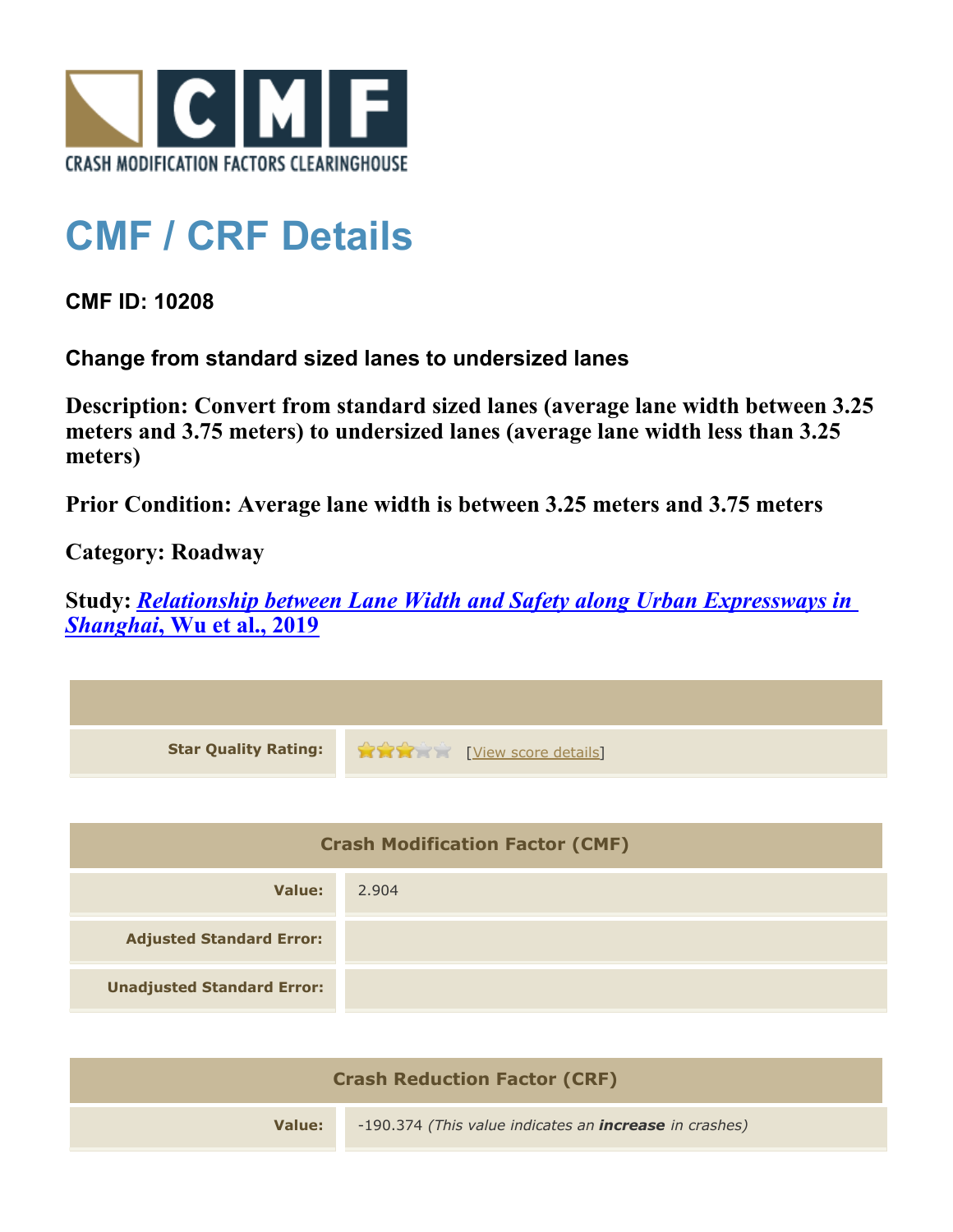**Adjusted Standard Error:**

**Unadjusted Standard Error:**

| <b>Applicability</b>                    |                                                   |
|-----------------------------------------|---------------------------------------------------|
| <b>Crash Type:</b>                      | All                                               |
| <b>Crash Severity:</b>                  | All                                               |
| <b>Roadway Types:</b>                   | Principal Arterial Other Freeways and Expressways |
| <b>Number of Lanes:</b>                 | $4$ to $8$                                        |
| <b>Road Division Type:</b>              | Divided by Median                                 |
| <b>Speed Limit:</b>                     | 80 km/h                                           |
| <b>Area Type:</b>                       | Urban                                             |
| <b>Traffic Volume:</b>                  | 42785 to 120001 Average Daily Traffic (ADT)       |
| <b>Time of Day:</b>                     | All                                               |
| If countermeasure is intersection-based |                                                   |
| <b>Intersection Type:</b>               |                                                   |
| <b>Intersection Geometry:</b>           |                                                   |
| <b>Traffic Control:</b>                 |                                                   |

**Minor Road Traffic Volume:**

**Major Road Traffic Volume:**

| <b>Development Details</b>      |              |  |
|---------------------------------|--------------|--|
| <b>Date Range of Data Used:</b> | 2010 to 2013 |  |
| <b>Municipality:</b>            | Shanghai     |  |